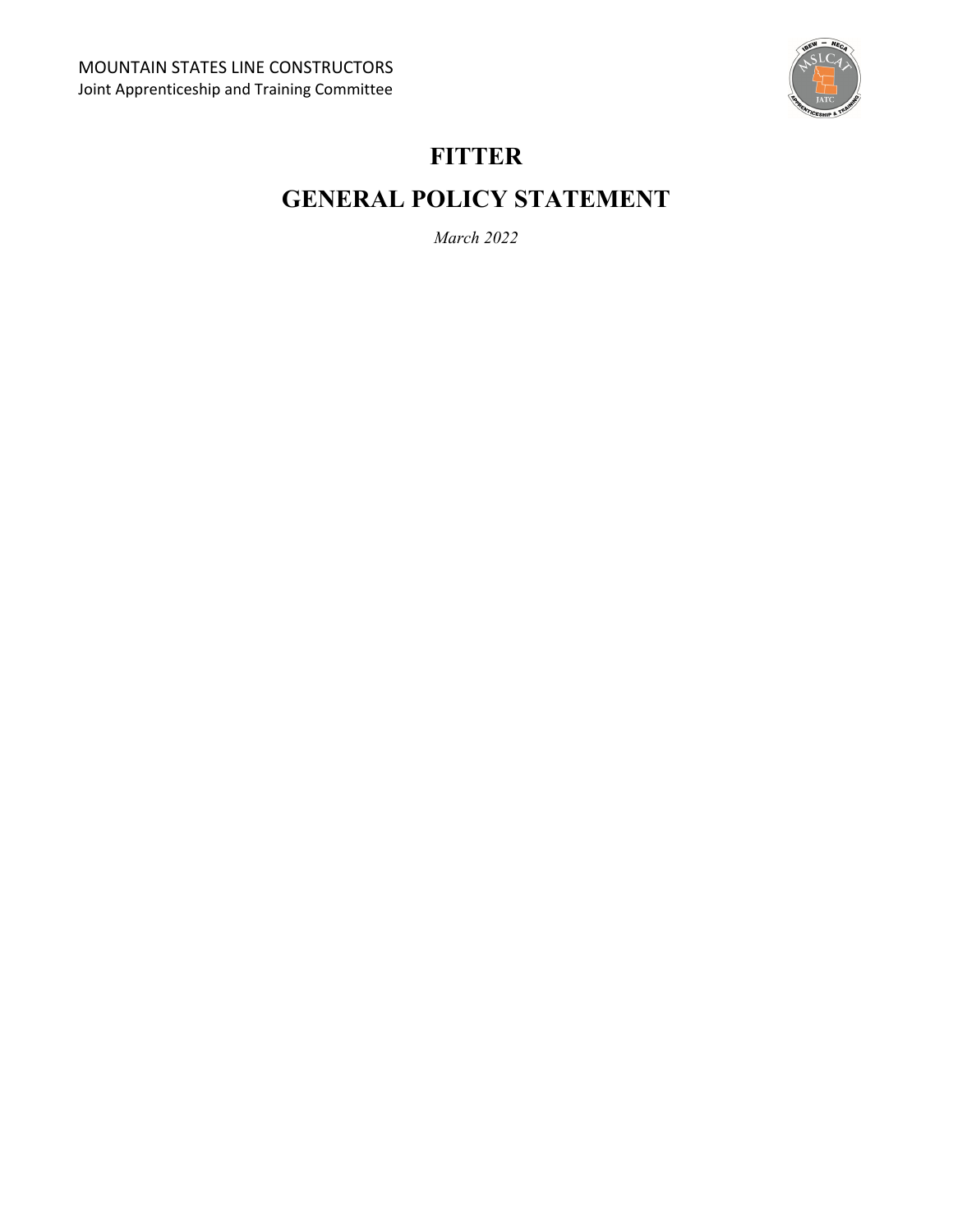#### **Basic Principles**

It is the sincere desire of the Mountain States Line Constructors Joint Apprenticeship and Training Committee (JATC) to present an up-to-date and adequate program of training for all enrolled participants in order that they might receive the proper training required to perform the work of their trade. The JATC operates the Training Program with the thought in mind that the Trainees who are being trained today are to become the journeymen of tomorrow. To promote a smoother operating program and for matters of clarification, the JATC therefore sets forth the following policies and rules, which must be observed by each Trainee in the Training Program.

It is the policy of the JATC to conform to Title 29 CFR. Part 30. We have adopted an "open door" policy of applications and notification of Training opportunities, adopted and inserted where proper a nondiscrimination clause, and adopted a selection procedure based on valid, proven minimum qualifications, plus oral interview to assure that entry into the Training Program shall be on a basis of qualifications alone, without regard to race, color, religion, national origin or sex.

#### **Responsibility and Authority**

The JATC is delegated the full responsibility and authority for the selection, qualification, education, training, evaluation, certification, and the supervision of all Trainees as well as all other matters regarding Trainees and/or Training Program.

#### **Director**

The Director shall act for, and under the direction of the JATC, in the administration of the Training Program.

At the discretion of the Director, Trainees will be required to appear for a performance review.

# **Selection Process**

The selection, employment and training of Trainees shall be without discrimination because of race, color, religion, national origin, sex, or age.

Applicants must be at least eighteen (18) years of age.

Applicants must fill out the online application and pay an application fee.

Applications will be added to the eligibility list once their application is completed. Trainee selection will be from the top of the eligibility list unless they are working for a contractor.

If the individual is not currently working for a member Contractor, they will be called out as "Gas Groundman" until they have satisfied the Probationary Period.

There is no "open enrollment" for the Training Program. A Trainee is appointed to the program by one of our signatory union contractors or by IBEW Local Unions 111.

Refusal to accept placement as a Trainee will be reason for dropping the applicant from the eligibility list.

# **Waiting Period**

There will be a one (1) year waiting period before an individual can reapply after turning down a job assignment or after quitting the Training Program.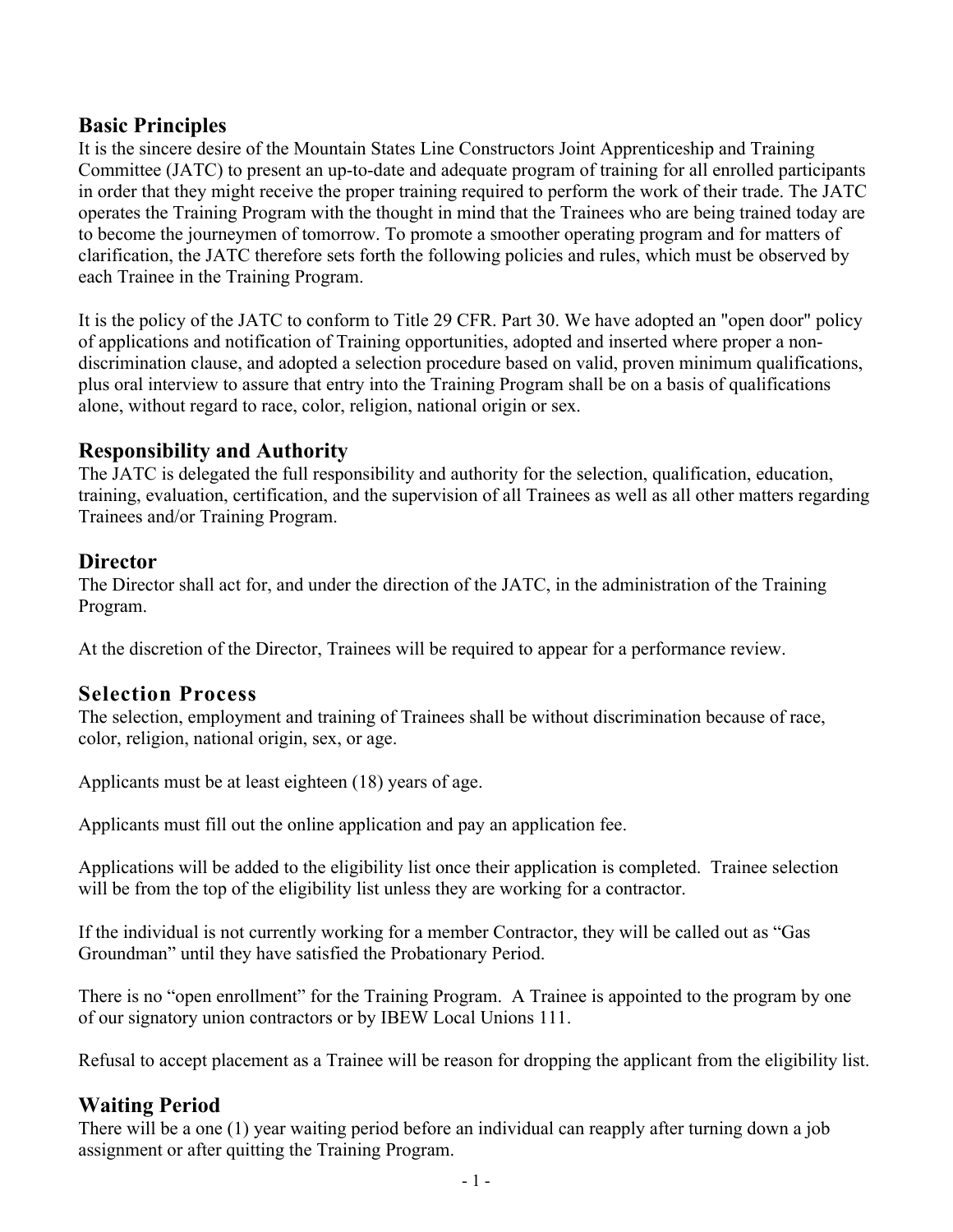#### **Probationary Period**

Individuals must work a minimum of two (2) months in the trade before enrollment into the Training Program. This timeframe is considered an on-the-job interview and probationary period. Hours worked performing gas related tasks will be credited toward OJT. A max of 2 months will be credited for advancement.

#### **Termination of Employment**

Trainees shall not terminate themselves from any place of employment. This action will be subject to immediate suspension.

Trainees requesting time away from their place of employment, for any reason, must obtain approval from the Employer, the area Local Union and the Director prior to leaving the job.

Upon termination of employment, the Trainee shall notify the Director, immediately.

#### **Cancellation from the Training Program**

The Subcommittee may cancel the Trainee and remove the Trainee from the Training Program for cause. Such removal by the JATC shall cancel their classification of Trainee and the opportunity to complete the Training Program.

Should the Trainee quit or be terminated, the Trainee shall appear before the Subcommittee for an evaluation including possible recommendation of cancellation from the Training Program.

If cancellation is the recommendation, the Trainee may appeal the decision rendered by the Subcommittee. In order to be heard by the Five State Committee, appeals must be filed in writing or by email within thirty (30) days of the cancellation date.

#### **Job Evaluation Reports**

Each Trainee is responsible for submitting a monthly Job Evaluation Report to be completed by their Foreman or Journeyman with whom the Trainee worked with. Job Evaluation Reports are submitted once a month after the Monthly Work Report is completed by entering the correct email address provided by their Foreman or Journeyman. The JATC may contact the Trainee's Foreman or Journeyman for more information if necessary.

If any Trainee misuses or fails to have the proper person complete the online form, the Trainee shall be subject to disciplinary action.

# **Monthly Work Report**

Each Trainee is required to submit an online Work Report for every month during their training. Work Reports are due by the 1<sup>st</sup> day of the following month, no later than the  $5<sup>th</sup>$ .

Work Reports include the type of work being performed, how those hours were spent. The Trainee's crew foreman or job supervisor shall approve each Work Report.

Trainees out of work shall submit a Work Report showing no work performed using one of these reasons: Laid Off, Terminated, Suspended, Quit, Military Leave, Light Duty, Medical Hold, Personal Leave Hold, or No Gas Hours to Report.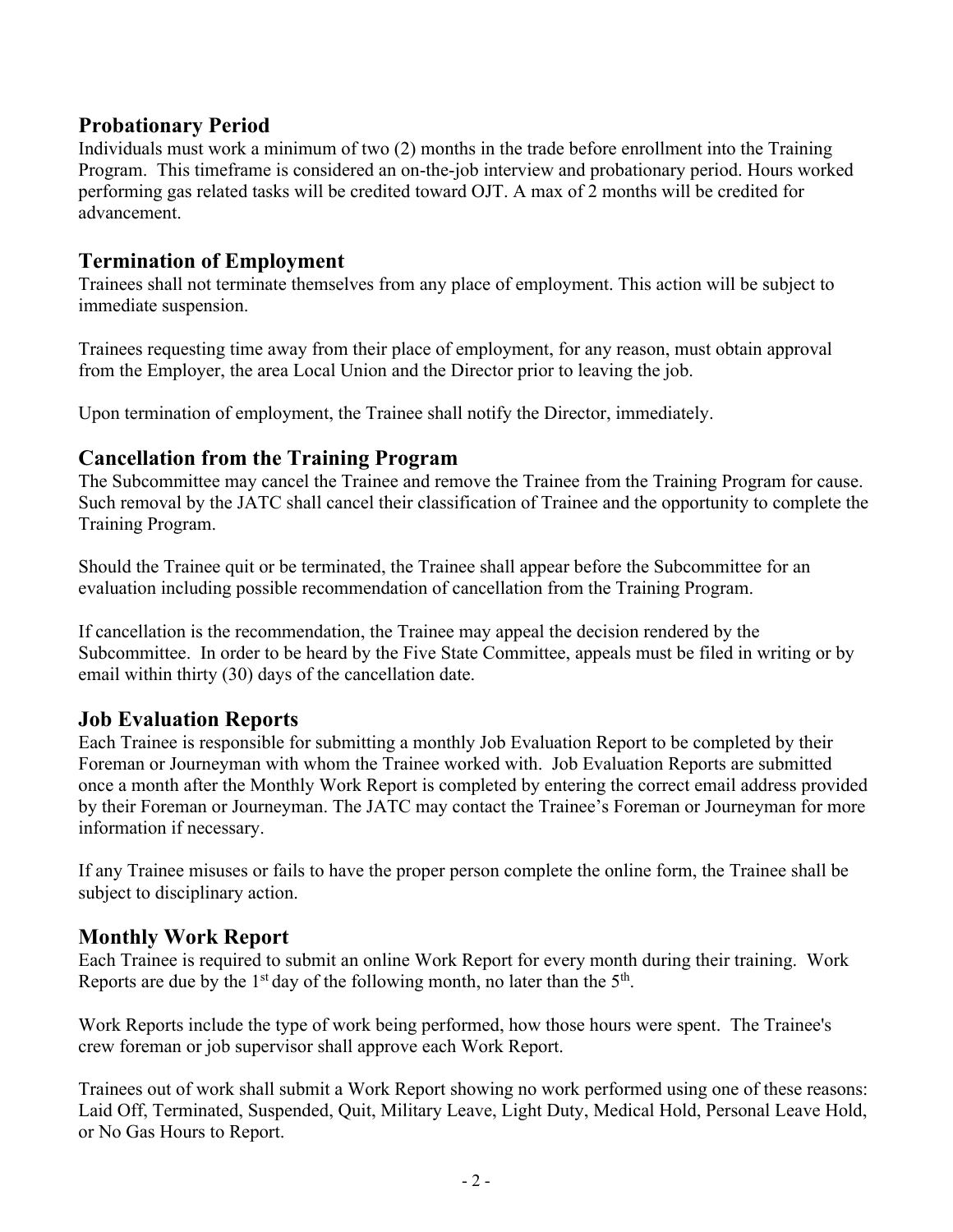No credit will be given for Work Reports submitted online after the 5th day of each month. Late reports will not be used to calculate future advancements. Incomplete Work Reports may be treated the same as late reports at the discretion of the Director. Excessive late reports may be cause for cancellation.

#### **Advancement**

Pay on advancement will become effective on the pay period following receipt of the advancement notice from the Training Office. A Trainee must meet the following minimum requirements to advance:

- 1. Must accrue both 6 months' time and 450 hours of on-the-job training to be eligible for advancement in step.
- 2. Maintain a Class A Commercial Driver's License.
	- $\cdot$  3<sup>rd</sup> Step requires CDL
	- **NOTE**: All new Trainees will be expected to attain a Class A CDL without restrictions within their first 12 months of admittance into the Training Program.
- 3. Attend all required Related Training sessions. (Any variance/exemptions will be at the discretion of the Director and/or the Subcommittee.)
- 4. Achieve an 80% passing grade on all required: online material, classroom trainings, written and practical examinations.
- 5. Have satisfactory OJT evaluations submitted in a timely manner.
- 6. Pass Written and Practical Step tests with a score of 80% or higher.
- 7. Must be up to date on all certifications (CDL, First Aid, CPR, DOT Medical Examiner's Certificate).
- 8. All fees due to the JATC.

Advancements will be reviewed by the Subcommittee.

#### **Wages**

Gas Fitter Trainees shall receive wages as outlined in the Colorado Statewide Line Construction Agreement. Percentages shall be based on Journeyman Fitter wages:

| Trainee Step 1 (No CDL) | 60% |
|-------------------------|-----|
| Trainee Step 2 (No CDL) | 70% |
| Trainee Step 3 (CDL)    | 80% |
| Trainee Step 4 (CDL)    | 90% |
|                         |     |
| Trainee Step 1 (CDL)    | 80% |
| Trainee Step 2 (CDL)    | 80% |
| Trainee Step 3 (CDL)    | 80% |
| Trainee Step 4 (CDL)    | 90% |

In accordance with the Colorado Statewide Agreement, Trainees having a CDL will start at the Trainee Step 3 pay rate. A Step 1 Trainee starting the Training Program without a CDL will be raised to the Step 3 pay rate once the CDL is acquired. Six (6) months is required for each step of the Training Program. A minimum of twelve (12) months as a Trainee will be required before advancing to a Step 3 Trainee.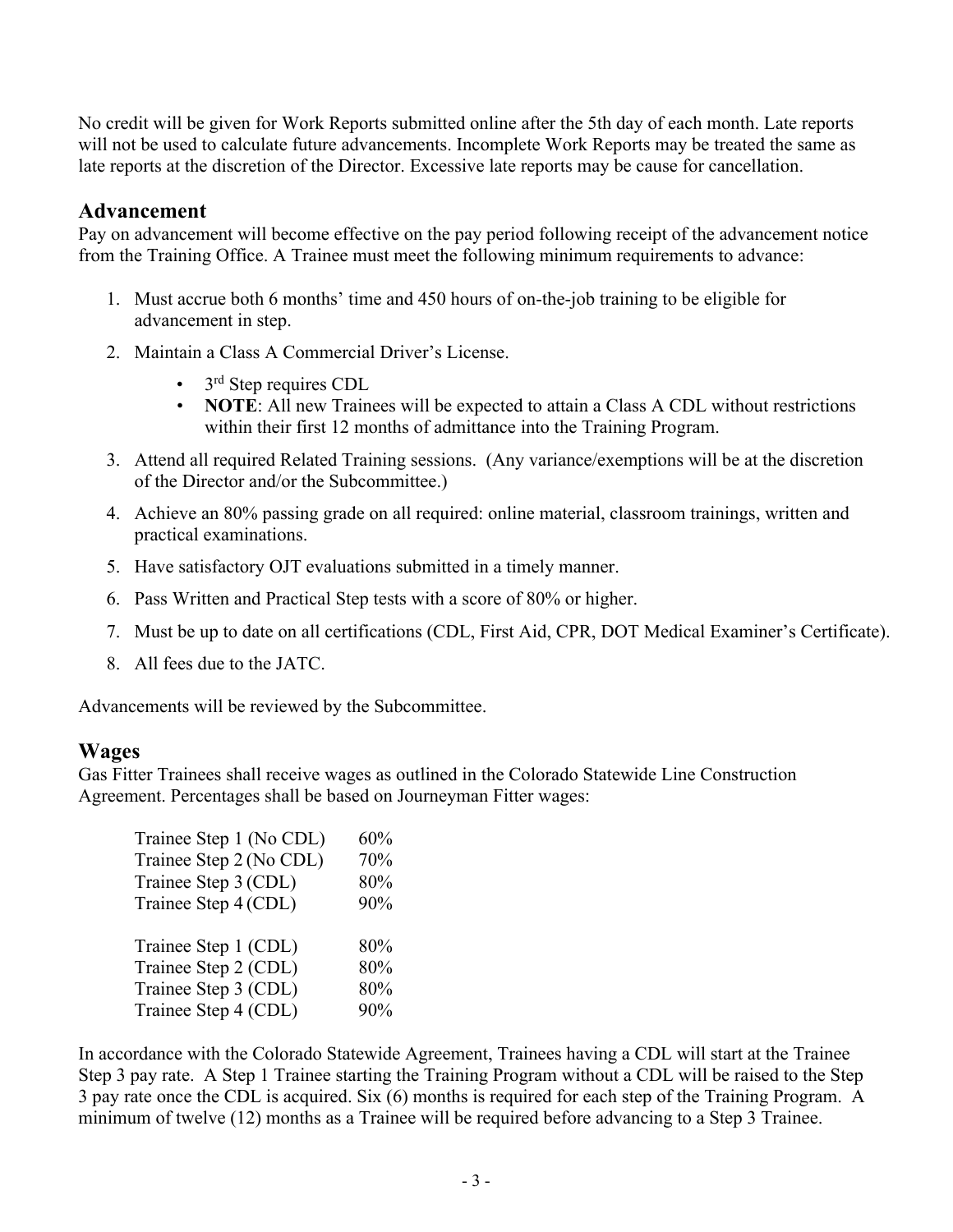#### **Related Training: Online Coursework**

Each Trainee shall complete the online coursework requirements identified in the Mountain States Line Constructors JATC Gas Fitter Training Program Step Document (STEP DOCUMENT), as scheduled by the Director. Coursework assignments shall be completed prior to testing. Each article of coursework will be graded on a percentage basis with the stipulation that all articles must be completed to post a satisfactory grade. A Trainee must receive a satisfactory grade (80% or higher) on each workbook to be eligible for advancement. Anyone verifiably caught cheating may be canceled.

# **Related Training: Tests / Exams**

The Trainee will complete written and practical tests identified in the Step Document, as scheduled by the Director, with a grade of 80% or higher.

Trainee's not achieving an 80% on required assessments may be requested to appear before a Subcommittee for a Performance Review. At the discretion of the Subcommittee, a Trainee posting a score or scores under 80% may be allowed to retake the training exam. The re-taken assessments/exams will be reflected in the Trainees' progress.

# **Related Training: Step Requirements**

Each Trainee shall satisfactorily complete ALL step requirements identified in the Step Document as scheduled by the Director.

Anyone failing to achieve expected progress, including but not limited to required training, assessments, grades, and hours will appear before the Subcommittee. The Subcommittee will determine corrective action for the Trainee including possible recommendation of cancellation from the Training Program. If cancellation is the recommendation, the Trainee may appeal the decision rendered by the Subcommittee. In order to be heard by the Five State Committee, appeals must be filed in writing or by email within thirty (30) days of the cancellation date.

# **Related Training: Classes**

All Trainees are required to attend all field and classroom training classes held by the Training Program.

The only acceptable excuses for missing scheduled class sessions are an unavoidable conflict with emergency work and/or a death in the immediate family.

All requests to be excused from class must be approved by the JATC. Each unexcused absence will result in no credit for one month of on-the-job training hours. Absenteeism may be cause for cancellation from the Training Program.

#### **Completion Requirements**

Must be a fourth step Trainee. A Trainee may be allowed to graduate from the Training Program prior to completing the fourth step six-month time in grade requirement, provided the criteria has been met.

Must complete the Fitter Trainee Final Written Exam with a minimum 80%, as well as satisfactorily completing the practical exam with an 80% or better.

Must have a minimum of 1800 total hours.

Must have completed all related training.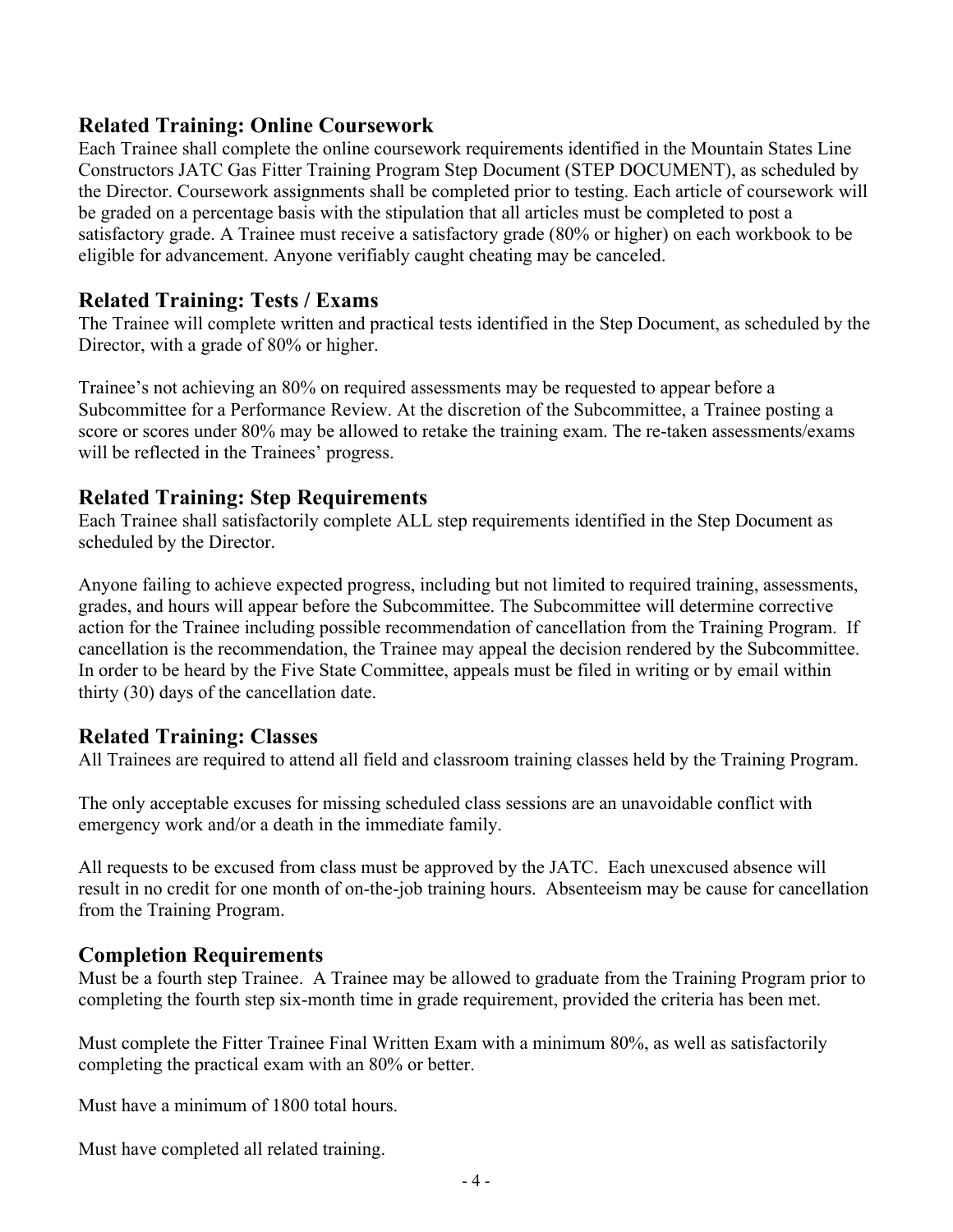Must have completed certification training for Competent Person and OSHA 10 Hour ET&D Class.

Must be current on CDL, First Aid, CPR, and DOT Medical Examiner's Certificate.

Upon completion of the Training Program, the Training Office will notify all applicable Locals and Contractors to upgrade the individuals Classification to Journeyman Fitter.

# **First Aid and CPR**

Each Trainee must have and maintain a recognized First Aid and CPR Course throughout their Training Program. A copy of the completion certificate is to be forwarded to the Training Office for the Trainee's file. A current First Aid and CPR certificate will be required to be eligible for advancement.

The JATC will recognize the expiration date on the cards issued. Expired certifications will not be accepted.

# **CDL Requirement: Further Explained**

Applicants applying to the Training Program must have a valid driver's license and be able to attain a CDL within their first 12 Months of admittance into the Training Program. A valid Class A Commercial Driver's License (CDL) with no restrictions on engine, brake, transmission type, or tractor trailer will be required to graduate the program.

Advancement in the program will require Trainees to maintain, and provide to the JATC, valid certifications.

DOT Physical/CDL Requirements

- DOT Physical to advance to  $2<sup>nd</sup>$  Step
- Full CDL to advance to  $3<sup>rd</sup>$  Step

Any changes to driving status must be reported to the JATC, immediately. Loss of CDL may be cause for suspension.

Renewed documents must be provided to the Training Office.

#### **Controlled Substances**

All applicants in the Training Program will be subject to the Drug Policy as adopted by the JATC. Trainees will also conform to the various drug policies adopted by the DOT and contractor/customer requirements or their respective employers.

#### **Harassment**

The JATC has recognized that harassment, sexual or otherwise, is against the law and will not be tolerated. The terms of the Policy Against Sexual Harassment, as adopted by the JATC, will apply to all Trainees.

#### **Personal Conduct**

It is the JATC's Policy to comply with all laws, which are applicable to its business, wherever conducted. Compliance with the law means observing both the letter and the spirit of the law and conducting all affairs so the Training Program continues to earn the highest respect in the community and from the customers that we serve.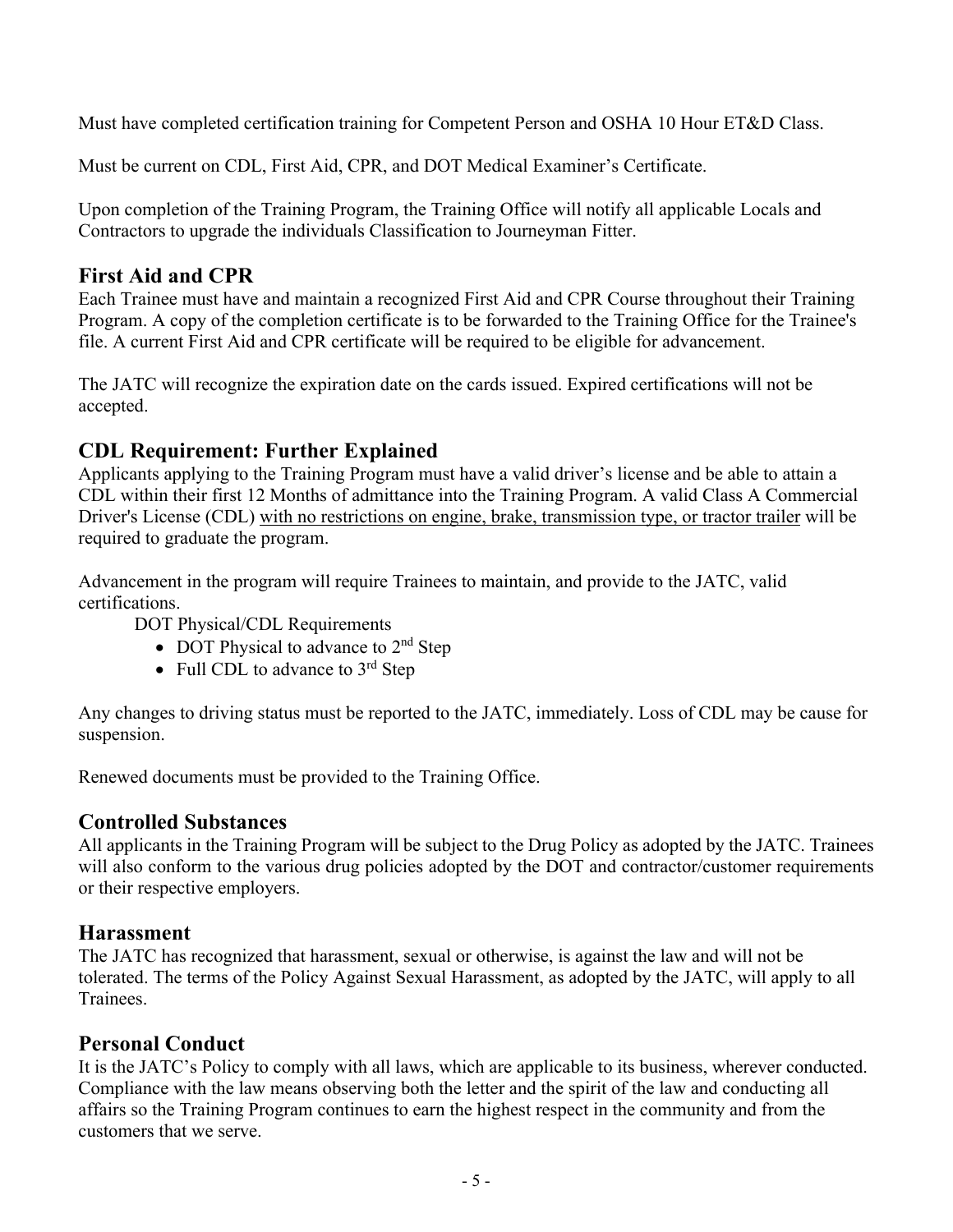Compliance with all laws is so vitally important that failure to meet legal requirements cannot be excused by claims of ignorance, good intention, or failure to seek timely advice.

Therefore, any violation of a legal statute or related JATC policies or procedures will result in appropriate disciplinary action, which may include termination from the Training Program and legal action for civil or criminal penalties.

**THIS POLICY IS A CHANGING AND DEVELOPING DOCUMENT. SUPPLEMENTS WILL BE ISSUED AS CHANGES OCCUR. Revision dates: 11/21, 1/22, 3/22**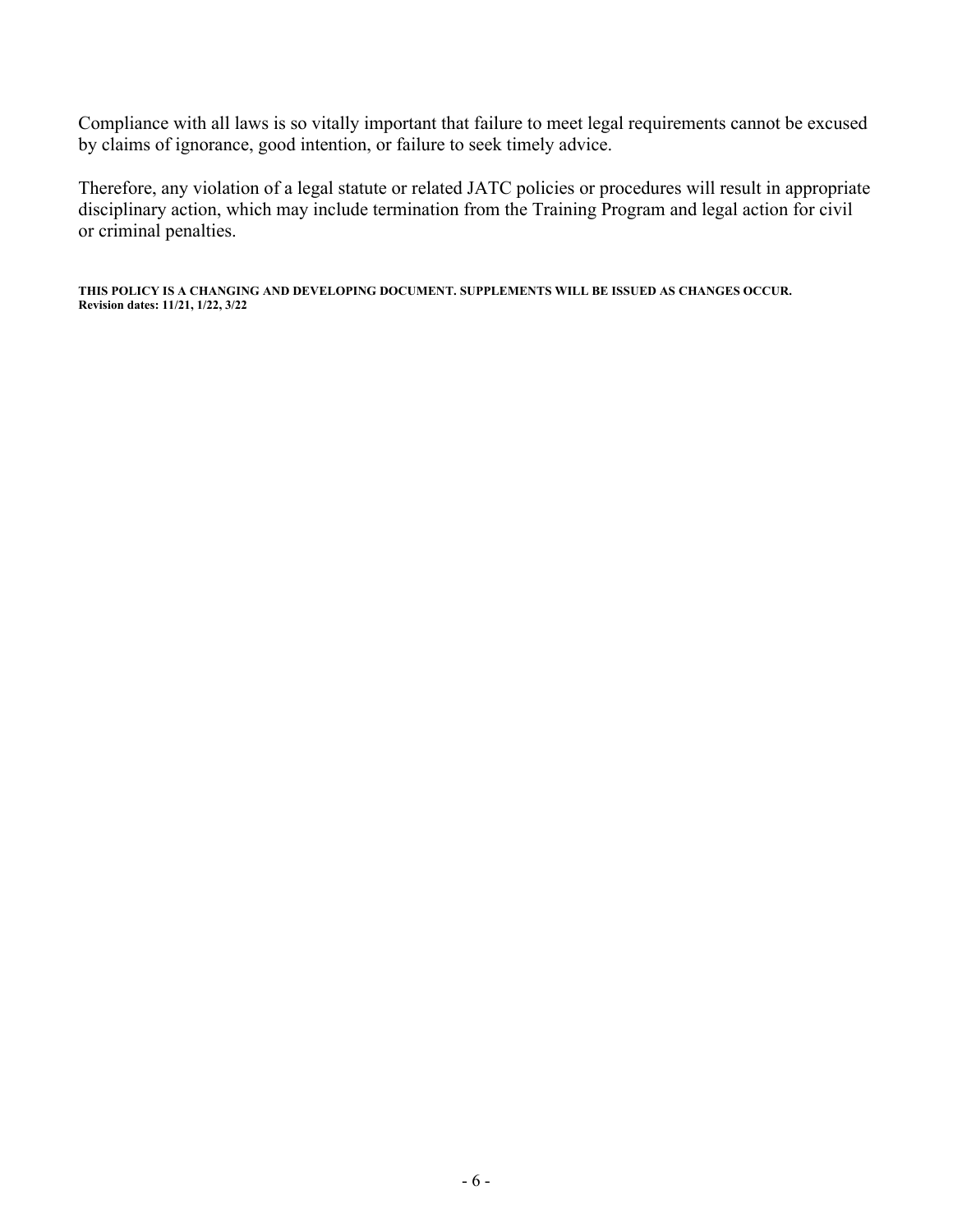

# **FITTER STEP DOCUMENT**

*March 2022*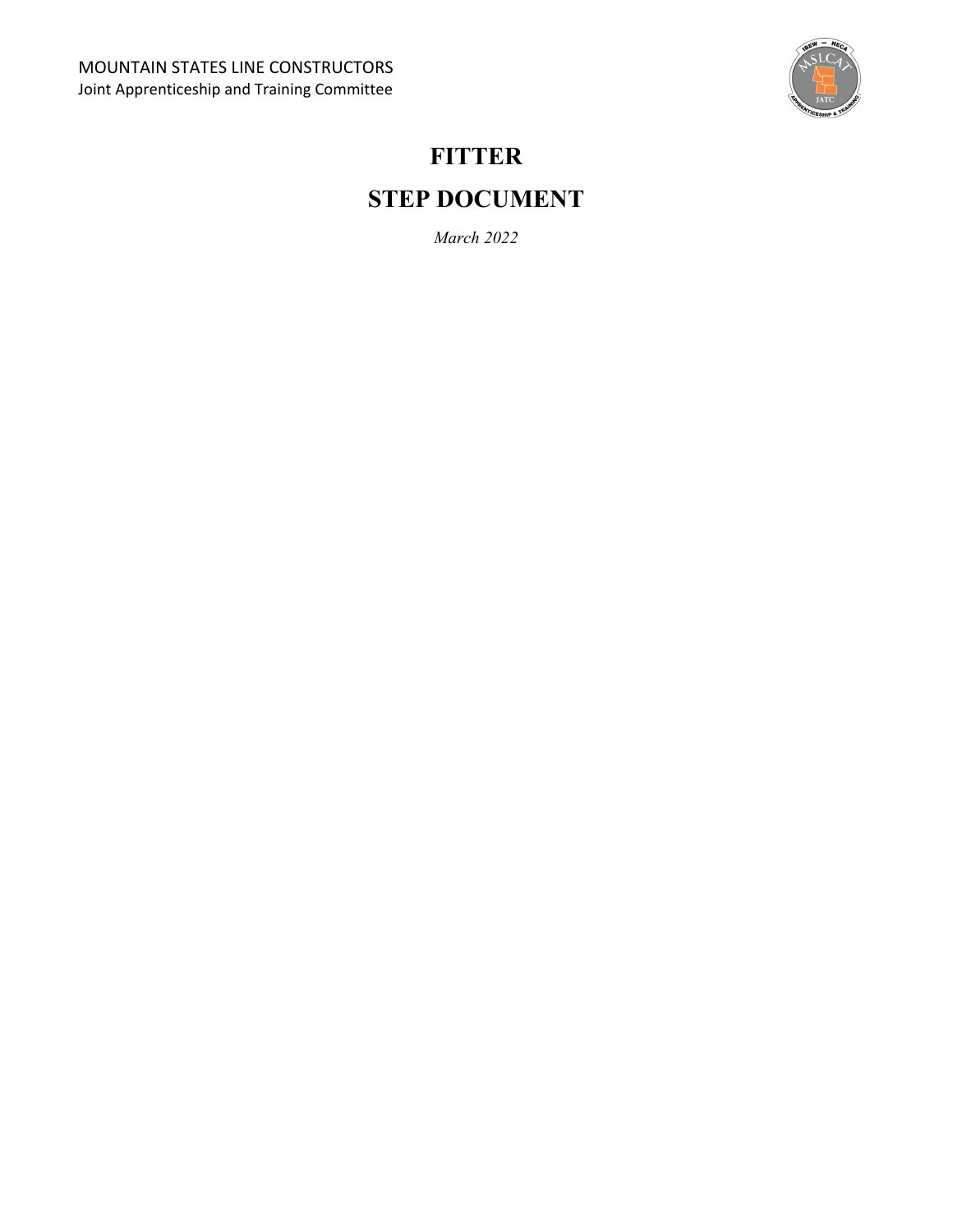# **Step 1 Requirements**

PURPOSE: to introduce the Trainee to the safety culture of the IBEW and its Contractors. With safety the number one priority, this program will introduce the participant to the Natural Gas Industry. Within the first six months, the Trainee will be able to identify and explain common safety concerns, express knowledge of the appropriate PPE to use on a daily basis and participate in daily crew tailgate meetings. The Trainee will display the ability to learn, retain, show attention to detail, and work within a crew structure.

ONLINE COURSEWORK: Trainee will complete the assigned courses:

- 0000 Abnormal Operating Conditions
- 0151 Perform Visual Inspection of Buried Pipe and Components
- 0201 Perform Visual Inspection of Installed Pipe and Components for Mechanical Damage
- 0941 Install Tracer Wire
- 0981 Perform Backfilling
- 1291 Locate Underground Pipelines
- 1301 Install and Maintain Pipeline Markers
- 1321 Perform Damage Prevention During Excavation Activities by or on Behalf of the Operator
- 1301 Install and Maintain Pipeline Markers

CLASSROOM COURSEWORK: Trainee will complete the assigned courses:

 The Plastic Pipe Institute Handbook of Polyethylene Pipe Chapters 1-4, 6-7 Xcel Energy Pipeline Compliance & Standards Manual Sections 1-4, 7, 11, 16 Basics of Natural Gas Static Electricity/Pipe Handling Pressure Systems

# **Step 2 Requirements**

PURPOSE: during the second six months, the Trainee shall expand on the foundation created in the first six months of the Program. The Trainee will have established a "Safety-First" mindset by continuing to use all appropriate PPE, participating in all safety discussions and tailboards daily. The Trainee will continue to display the ability to learn, retain, show attention to detail, and work within the crew structure. A good attitude and desire to further the education process are essential at this stage in the Program. Additional exposure to PE fusions while working will be received at this step (preferably with more than one crew).

ONLINE COURSEWORK: Trainee will complete the assigned courses:

- 0561 Perform Pressure Testing Using a Nonliquid Medium MAOP less than 100 psi
- 0571 Perform Pressure Testing Using a Nonliquid Medium MAOP greater than or equal to 100 psi
- 0591 Perform Leak Test at Operating Pressure
- 0751 Join Plastic Pipe Using Manual Butt Heat Fusion
- 0761 Join Plastic Pipe Using Hydraulic Butt Fusion
- 0771 Join Plastic Pipe Using Sidewall Heat Fusion
- 0781 Join Plastic Pipe Using Electrofusion Coupling
- 0781.1 Join Plastic Pipe Using Electrofusion Saddle
- 0901 Install Plastic Pipe in a Ditch
- 0911 Install Plastic Pipe in a Bore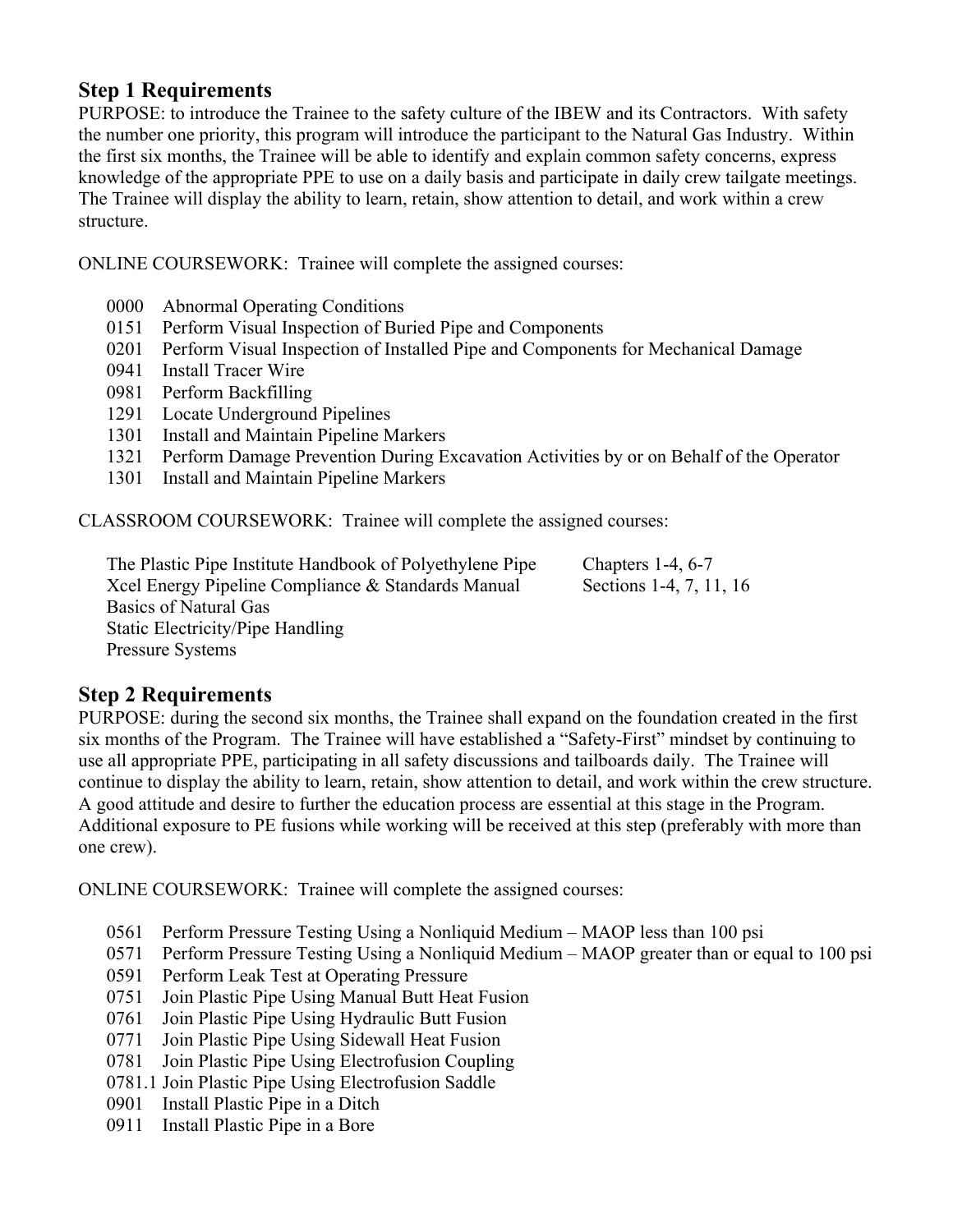- 1631 Launch or Receive Internal Devices (Pigs) with a Temporary Launcher or Receiver for Lines Not in Service
- 1651 Perform Purging of Pipeline Facilities

CLASSROOM COURSEWORK: Trainee will complete the assigned courses:

| The Plastic Pipe Institute Handbook of Polyethylene Pipe | Chapters 9, 14, 15 |
|----------------------------------------------------------|--------------------|
| Xcel Energy Pipeline Compliance & Standards Manual       | Sections 5, 10, 11 |
| Main Installation                                        |                    |
| Service Installation                                     |                    |
| 16 Hour PE Fusion Training/Practical                     |                    |

#### **Step 3 Requirements**

PURPOSE: Expectation is for the Trainee to expand upon learning from the prior two steps. The "Safety-First" mindset, learning, retention, and participation should be evident in everyday work practices. The leadership role exhibited by the Trainee lends to job management. Trainee is expected to demonstrate general knowledge of Tapping and Stopping procedures. The Trainee displays familiarity of customer standards and print reading.

ONLINE COURSEWORK: Trainee will complete the assigned courses:

- 0141 Perform Visual Inspection for Atmospheric Corrosion
- 0171 Measure External Corrosion
- 0191 Measure Atmospheric Corrosion
- 0861 Install Steel Pipe in Ditch
- 0871 Install Steel Pipe in Bore
- 0991 Apply or Repair Brushed or Rolled Coatings
- 1001 Apply or Repair Sprayed Coatings
- 1011 Apply or Repair Wrapped Coatings
- 1020 Perform Electrical Inspection of Pipe Coating (holiday Detection of Jeeping)
- 1071 Repair Steel Pipe by Grinding
- 1081 Tap a Pipeline (Tap Diameter 2 Inch or Less)
- 1091 Tap a Pipeline (Tap Diameter Great than 2 inch)
- 1131 Perform Stopping of Pipe
- 1151 Squeeze Off Steel Pipe
- 1201 Isolate Service Lines Temporarily, Including Service Discontinuance
- 1201B Abandoning of Service Lines and Mains

#### CLASSROOM COURSEWORK: Trainee will complete the assigned courses:

 Steel Tapping and Stopping – Mueller Steel Tapping and Stopping – TD Williams Hot Tapping PE Pipe Xcel Energy Pipeline Compliance & Standards Manual Sections 3, 6, 7, 9, 10, 12

# **Step 4 Requirements**

PURPOSE: expectation is for the Trainee to expand upon learning from the prior three steps. The "Safety-First" mindset, learning, retention, and participation should be evident in everyday work practices. The leadership role exhibited by the Trainee lends to job management. Trainee is expected to